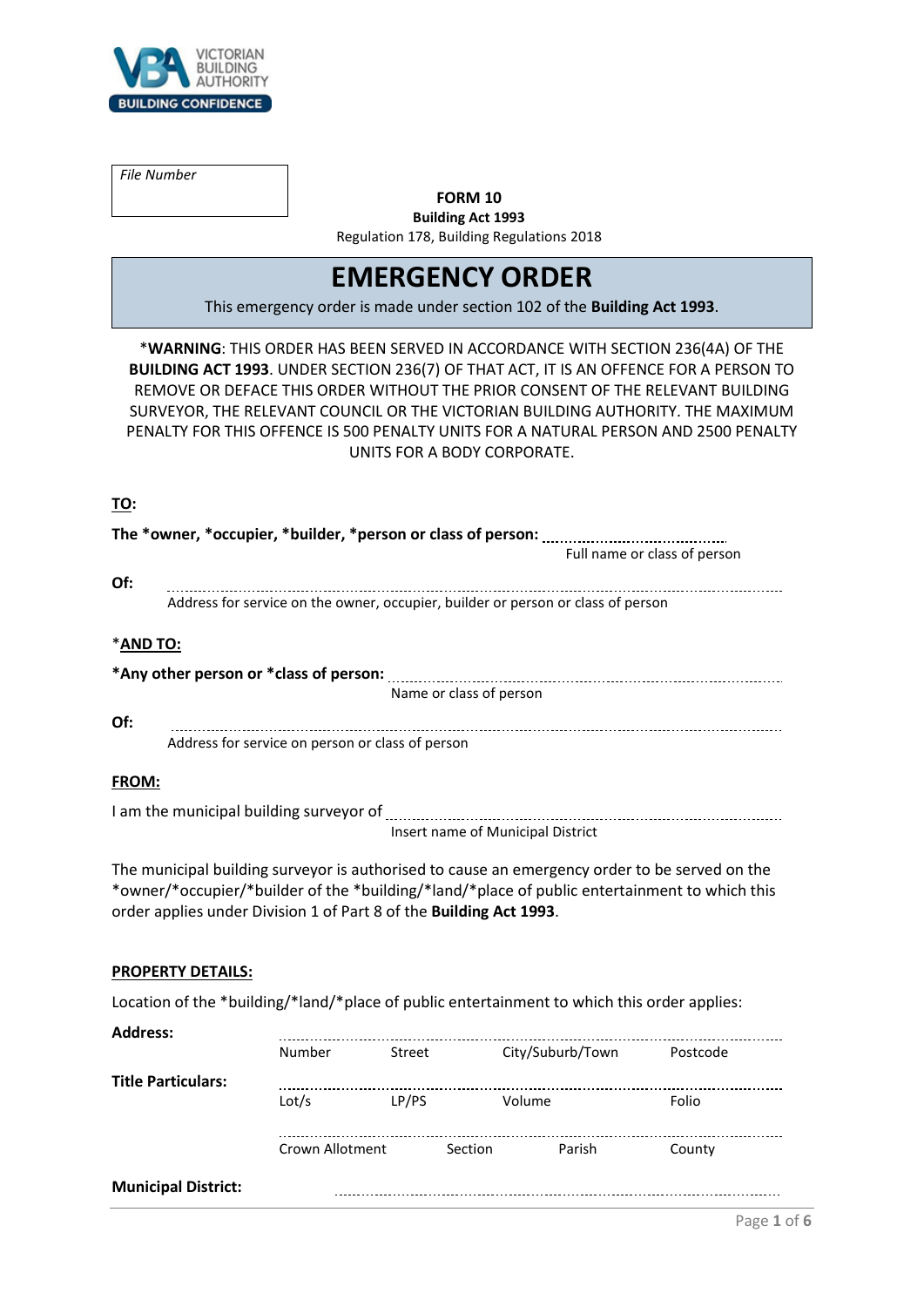## **ORDER:**

- I, being the municipal building surveyor, order that:
	- \*1. By  $\frac{1}{\text{[insert time]}}$  on  $\frac{1}{\text{[insert date]}}$ , the \*owner/\*occupier of

*insert description and address of building*, land or place of public entertainment]<br>
[insert description and address of building, land or place of public entertainment] must evacuate the \*building/\*land/\*place of public entertainment.

\*2. By  $\frac{1}{\left[\text{insert time}\right]}$  on  $\frac{1}{\left[\text{insert date}\right]'}$ must vacate the \*building/\*land/\*place of public entertainment [specify the person or class of person served with this order]

\_\_\_\_\_\_\_\_\_\_\_\_\_\_\_\_\_\_\_\_\_\_\_\_\_\_\_\_\_\_\_\_\_\_\_\_\_\_\_\_\_\_\_\_\_\_\_\_\_\_\_\_\_\_\_\_\_\_\_\_\_\_\_\_\_\_\_\_\_\_\_\_\_\_\_\_\_\_\_\_. [insert description and address of building, land or place of public entertainment]

**Note:** This order may only be made if order 1 is made.

\*3. At  $\frac{1}{\frac{[insert time]}{[insert time]}}$  on  $\frac{1}{\frac{[insert date]}{[insert date]}}$ , entry into the \*building/\*land/\*place of public entertainment

Tinsert description and address of building, land or place of public entertainment]<br>
Tinsert description and address of building, land or place of public entertainment]

is prohibited for a period of [specify person or class of person served with this order]

\_\_\_\_\_\_\_\_\_\_\_\_\_\_\_\_\_\_\_\_\_\_\_\_. [insert period of time of prohibition]

\*4. At <u>Insert time on a section</u> on a set of the \*building/\*land/\*place of public entertainment Latter the scription and address of building, land or place of public entertainment]<br>
Latter the scription and address of building, land or place of public entertainment]

is prohibited for a period of [specify person or class of person served with this order]

- $\frac{1}{\sqrt{1-\frac{1}{\sqrt{1-\frac{1}{\sqrt{1-\frac{1}{\sqrt{1-\frac{1}{\sqrt{1-\frac{1}{\sqrt{1-\frac{1}{\sqrt{1-\frac{1}{\sqrt{1-\frac{1}{\sqrt{1-\frac{1}{\sqrt{1-\frac{1}{\sqrt{1-\frac{1}{\sqrt{1-\frac{1}{\sqrt{1-\frac{1}{\sqrt{1-\frac{1}{\sqrt{1-\frac{1}{\sqrt{1-\frac{1}{\sqrt{1-\frac{1}{\sqrt{1-\frac{1}{\sqrt{1-\frac{1}{\sqrt{1-\frac{1}{\sqrt{1-\frac{1}{\sqrt{1-\frac{1}{\sqrt{1-\frac{1}{\sqrt{1-\frac{1$
- \*5. At  $\frac{1}{[insert time]}$  on  $\frac{1}{[insert date]}$ , occupation of the \*building/\*land/\*place of public entertainment \_\_\_\_\_\_\_\_\_\_\_\_\_\_\_\_\_\_\_\_\_\_\_\_\_\_\_\_\_\_\_\_\_\_\_\_\_\_\_\_\_\_\_\_\_\_\_\_\_\_\_\_\_\_\_\_\_\_by [insert description and address of relevant building, land or place of public entertainment]

*\_\_\_\_\_\_\_\_\_\_\_\_\_\_\_\_\_\_\_\_\_\_\_\_\_\_\_\_\_\_\_\_\_\_\_\_\_\_\_\_\_\_\_\_\_\_\_\_\_\_\_\_\_\_\_\_\_\_\_\_\_\_*

\_\_\_\_\_\_\_\_\_\_\_\_\_\_\_\_\_\_\_\_\_\_\_\_\_\_\_\_\_\_\_\_\_\_\_\_\_\_\_ is prohibited for a period of [specify person or class of person served with this order]

\_\_\_\_\_\_\_\_\_\_\_\_\_\_\_. [insert period of time of prohibition].

**\***6. The \*owner/\*occupier of the place of public entertainment

Tinsert description and address of place of public entertainment **and the conduct of a public entertainment at this place of public must not conduct nor allow the conduct of a public entertainment at this place of public** entertainment.

**\***7. The \*owner/\*occupier of the place of public entertainment

\_\_\_\_\_\_\_\_\_\_\_\_\_\_\_\_\_\_\_\_\_\_\_\_\_\_\_\_\_\_\_\_\_\_\_\_\_\_\_\_\_\_\_\_\_\_\_\_\_\_\_\_\_\_\_\_\_\_ [insert description and address of place of public entertainment]

must immediately cease to conduct \*all/\*specified public entertainment

at this place of public entertainment.

[specify public entertainment to be ceased if applicable]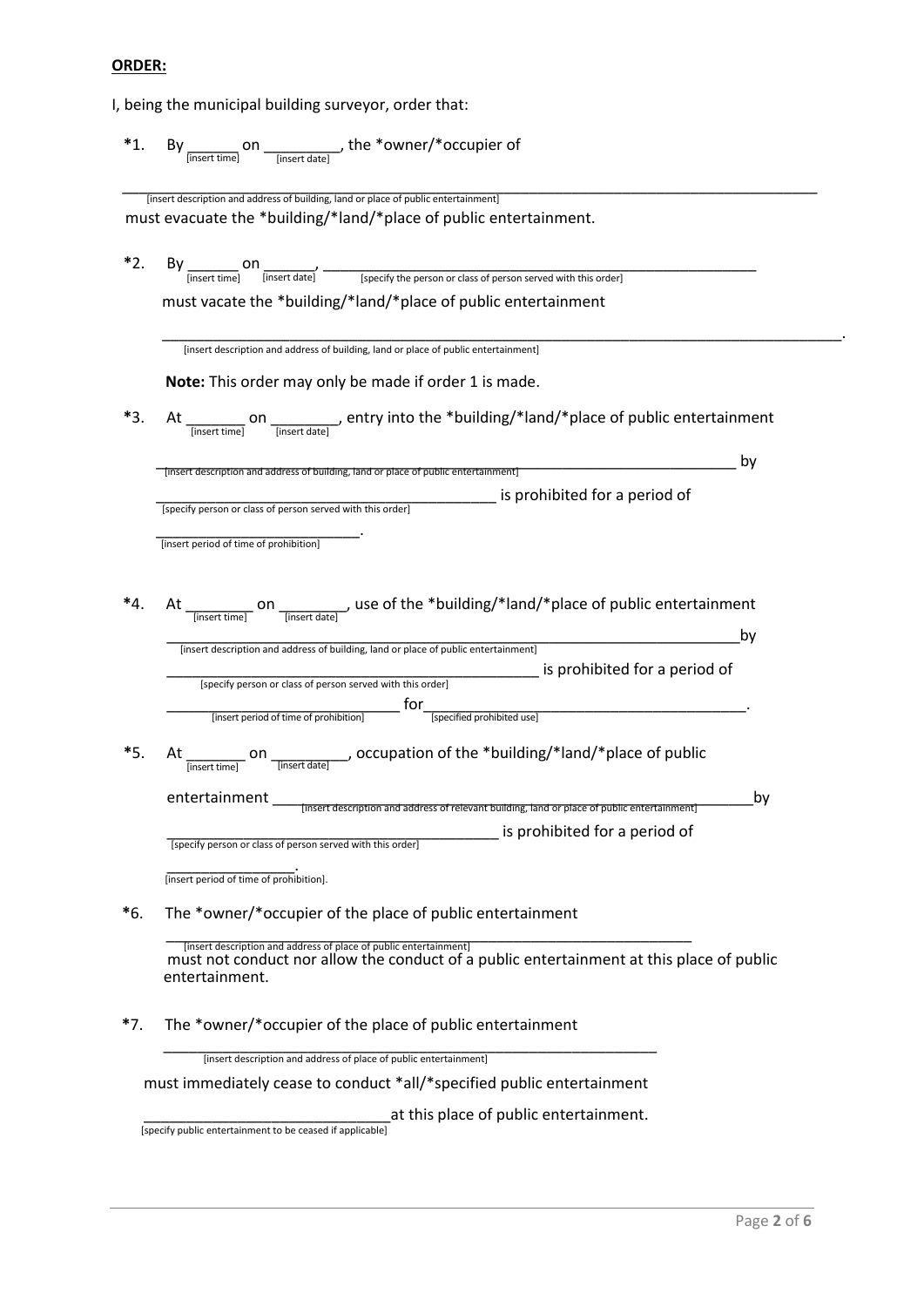| *8.    | on $\frac{1}{[insert date]}$ , the *owner/*occupier must stop building work on the<br>Bv<br>(insert time)                                             |         |
|--------|-------------------------------------------------------------------------------------------------------------------------------------------------------|---------|
|        | *building/*land/*place of public entertainment                                                                                                        |         |
|        |                                                                                                                                                       | that is |
|        | [insert description and address of building, land or place of public entertainment]                                                                   |         |
|        | [insert description of building work that must stop]                                                                                                  |         |
| *9.    | By <sub>[insert time]</sub> on __________, the *owner/*occupier of [insert description and address of building, land or place of public entertainment |         |
|        | must carry out the following building work or other work                                                                                              |         |
|        | [insert detailed description of building work or other work required to be carried out by this order]                                                 |         |
|        | to make the *building/ *land/*place of public entertainment safe.                                                                                     |         |
| $*10.$ | By $\frac{1}{\frac{1}{\text{insert time}}$ on $\frac{1}{\text{insert date}}$ , the *owner/*occupier of                                                |         |
|        | [insert description and address of building, land or place of public entertainment]<br>must carry out the following building work or other work       |         |
|        |                                                                                                                                                       |         |

to secure the \*building/ \*land/\*place of public entertainment from access. [insert detailed description of building work or other work required to be carried out by this order]

\*11. By  $\frac{1}{[insert time]}$  on  $\frac{1}{[insert date]}$ , the owner must cause the \*building/\*land/\*place of public

entertainment \_\_\_\_\_\_\_\_\_\_\_\_\_\_\_\_\_\_\_\_\_\_\_\_\_\_\_\_\_\_\_\_\_\_\_\_\_\_\_\_\_\_\_\_\_\_\_\_\_\_\_\_\_\_\_\_\_\_\_ [insert description and address of relevant building, land or place of public entertainment]

to be inspected by  $\frac{1}{\text{name of specified person}}$ 

| *12. | Bv            | on            | , the *owner/*builder must cause                   |                             | used in |
|------|---------------|---------------|----------------------------------------------------|-----------------------------|---------|
|      | linsert timel | linsert datel |                                                    | <b>Ispecified materiall</b> |         |
|      |               |               | the *building/*land/*place of public entertainment |                             |         |

\_\_\_\_\_\_\_\_\_\_\_\_\_\_\_\_\_\_\_\_\_\_\_\_\_\_\_\_\_\_\_\_\_\_\_\_\_\_\_\_\_\_ to be tested by \_\_\_\_\_\_\_\_\_\_\_\_\_\_\_\_\_\_\_\_\_\_\_\_ [insert description and address of building, land or place of public entertainment] [name of specified person]

- \*13. By <sub>*insert time*] on <sub>*insert date*], the \*owner/\*builder must cause *insert the building product or material*</sub></sub> used in the building  $\frac{1}{\text{insert description and address of building}}$ to be destructively tested by a prescribed testing authority.
- 14. The \*owner/\*builder must provide the results of the destructive testing to \*the municipal building surveyor/\*<br>
Thame and address of other person authorised by the municipal building surveyor to receive the results]<br>
Within  $\frac{1}{\text{[specific time]}}$  after the prescribed testing authority completes the destructive testing.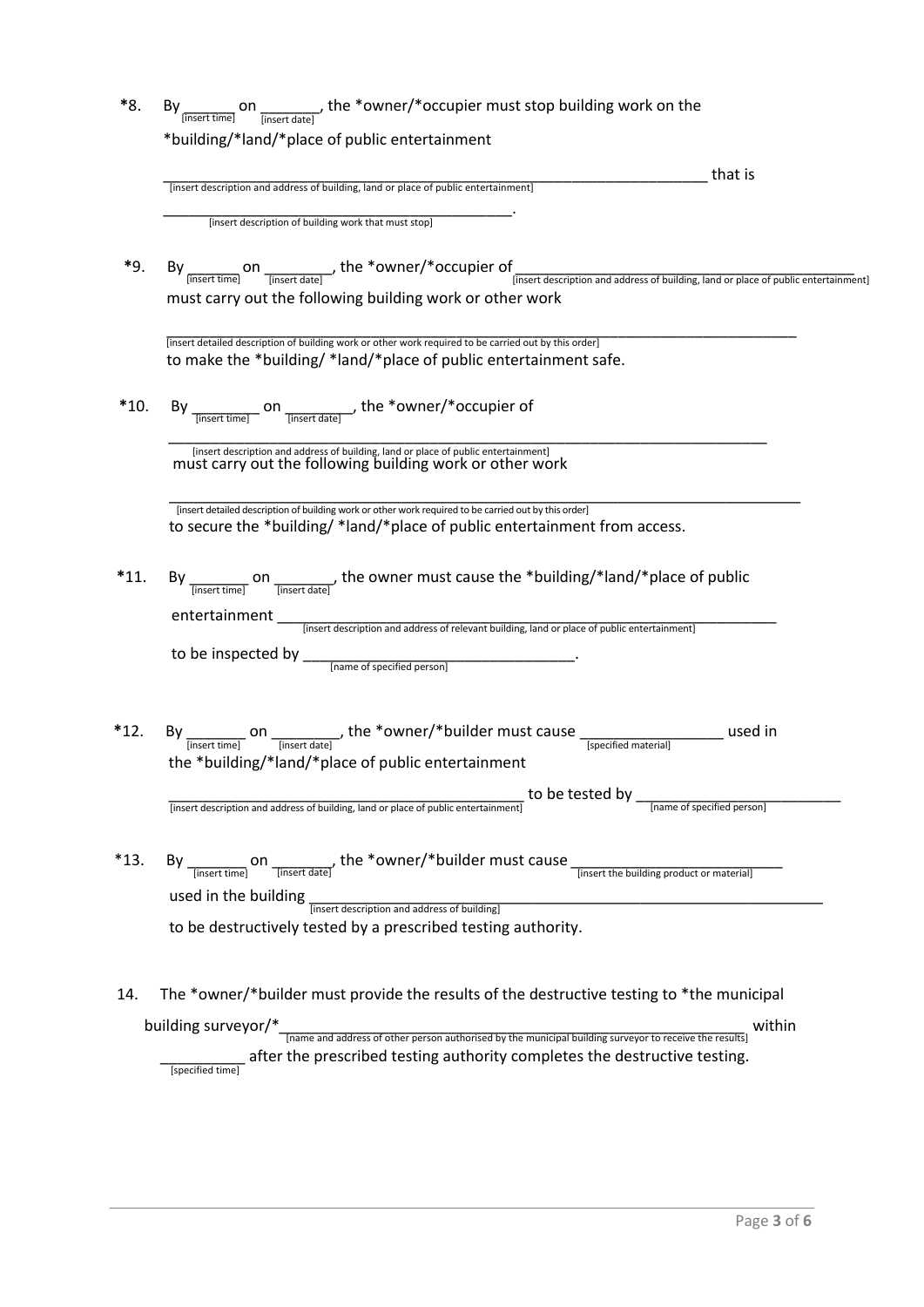## **\*INSPECTION DETAILS:**

\*The date and time of any inspection of the \*building/\*land/\*place of public entertainment carried out by me, as the municipal building surveyor, are:

| Time of inspection: | Date of inspection: |
|---------------------|---------------------|
|                     |                     |
|                     |                     |

#### [list any inspections carried out by municipal building surveyor]

\*The date and time of any inspection of the \*building/\*land/\*place of public entertainment relied on by me as the municipal building surveyor for the purpose of making this order, and the name and qualifications of the person or persons who conducted the inspection, are:

| Time of inspection: |      | Date of inspection:      |            |  |
|---------------------|------|--------------------------|------------|--|
| Inspected by:       |      |                          |            |  |
|                     | Name | Qualifications/Job title | RBP number |  |

[*List details of any inspections relied on by the municipal building surveyor*]

#### **REASON(S) WHY THIS EMERGENCY ORDER WAS MADE:**

In accordance with section 102 of the **Building Act 1993**, I am of the opinion that this order is necessary because of a—

\***Danger to life arising out of the condition of the \*building/\*land/\*place of public entertainment**

[state reason(s) why the condition of the building, land or place of public entertainment causes a danger to life]

**\*Danger to life arising out of the use of the \*building/\*land/\*place of public entertainment**

[state reason(s) why the use of the building, land or place of public entertainment causes a danger to life]

**\*Danger to life arising out of a proposed use of the \*building/\*land/\*place of public entertainment**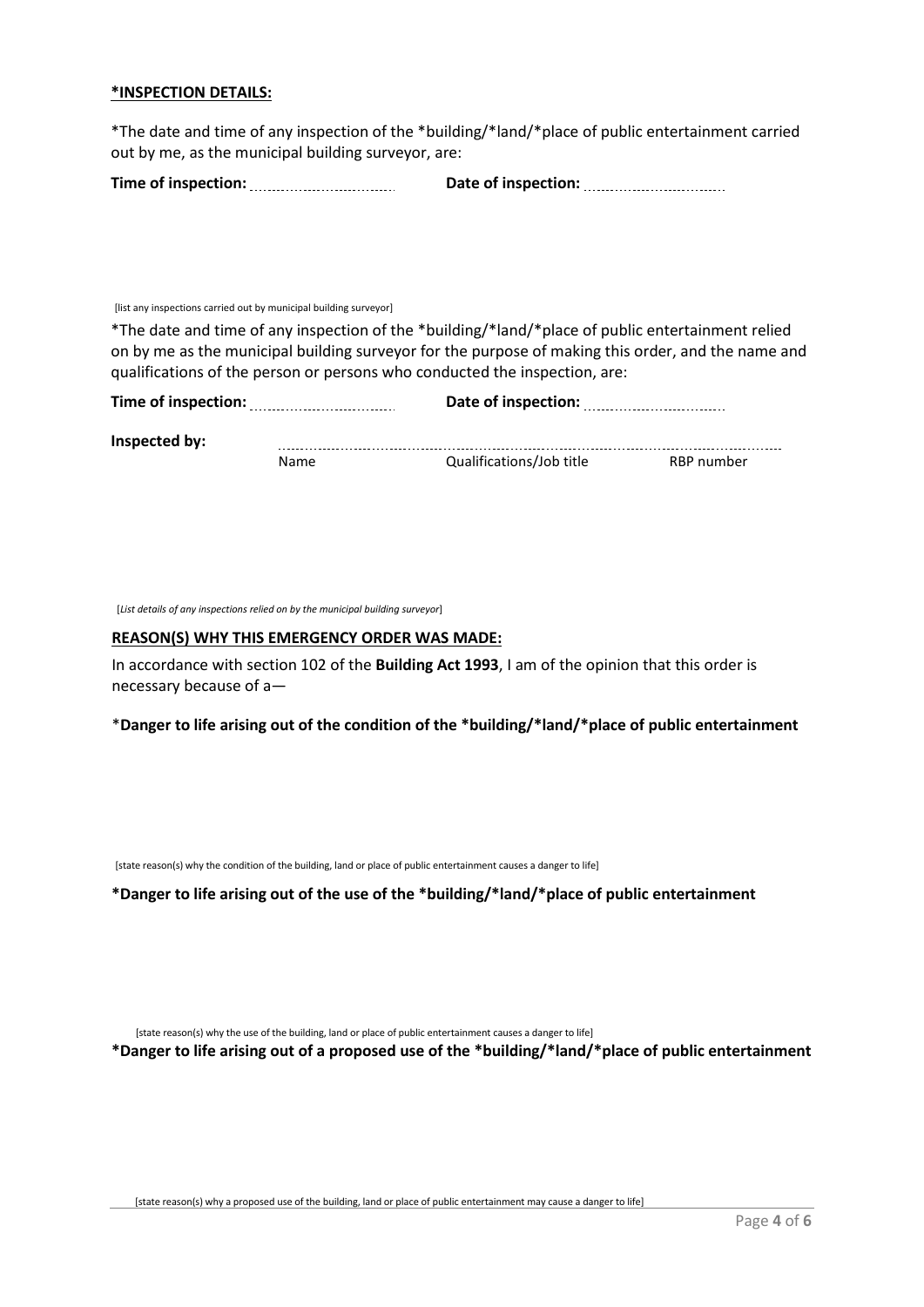**\*Danger to property arising out of the condition of the \*building/\*land/\*place of public entertainment**

[state reason(s) why the condition of the building, land or place of public entertainment causes a danger to property]

**\*Danger to property arising out of the use of the \*building/\*land/\*place of public entertainment**

[state reason(s) why the use of the building, land or place of public entertainment causes a danger to property]

**\*Danger to property arising out of a proposed use of the \*building/\*land/\*place of public entertainment**

[state reason(s) why a proposed use of the building, land or place of public entertainment causes a danger to property]

#### **EMERGENCY ORDER MADE AND SERVED BY:**

| Name and RBP number      |                         |
|--------------------------|-------------------------|
|                          |                         |
|                          |                         |
|                          | Emergency order number: |
| * Delete if inapplicable |                         |

#### **NOTES:**

Duration of emergency order

- 1. Under section 105A(1) of the Building Act 1993 (the Act), duration of an emergency order made under section 103 of the Act must not exceed 48 hours.
- 2. Under section 105A(2) of the Act, if the municipal building surveyor issues a building notice before the end of the period specified in the emergency order, asking the owner to show cause why entry into, or the use or occupation of, the building or place that is subject to the order should be prohibited, the emergency order remains in force until the earlier of -